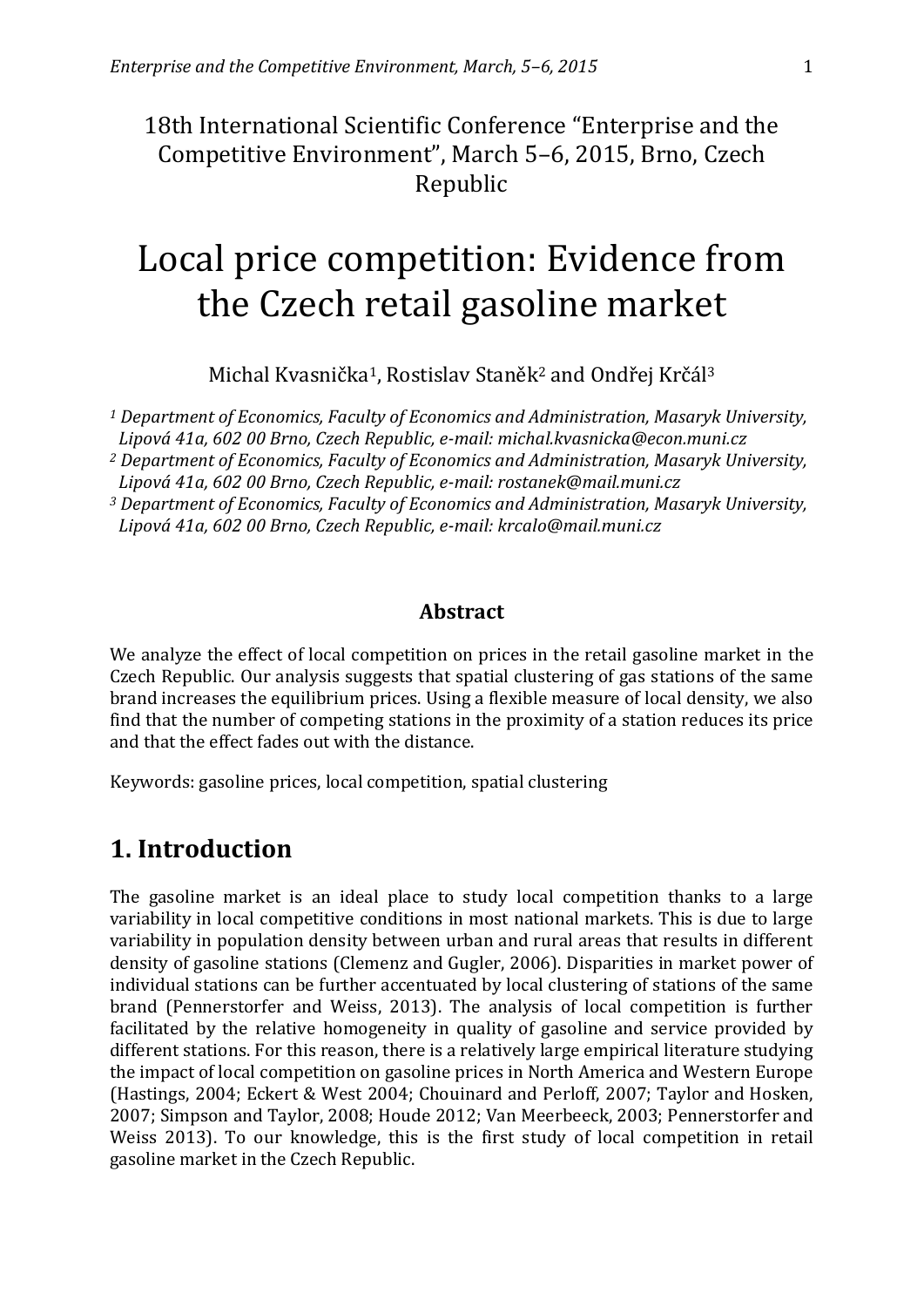In advanced economies, gasoline markets are among the most important retail markets in terms of consumer spending, which motivates the interest of competition authorities to promote competition in these markets (e.g. Bundeskartellamt 2011, 2014; FTC, 2011). In many countries, the local competitive conditions in gasoline industry have undergone substantial changes, mainly through acquisitions and mergers in the industry. While several studies find evidence that changes in local market conditions induced by mergers or acquisitions affect gasoline prices at the retail level (e.g. Hastings, 2004, Houde, 2012, Pennerstorfer and Weiss, 2013), others do not find any significant impact on prices (Taylor and Hosken, 2007, Simpson and Taylor, 2008, Taylor et al. 2010).

In this paper, we use this data to study local market competition in the Czech gasoline market using station-level price data reported to the collection site Pumpdriod by the drivers or gas stations. In particular, we examine the effects of the density of competing stations in the local market, using a new flexible measure of local density, and spatial clustering (SC) of gas stations of the same brand, using the SC measure of Pennerstorfer and Weiss (2013). We find the expected effects: Gasoline prices increase as spatial clustering rises and local market density decreases.

The rest of the paper is organized as follows. Section 2 surveys the existing studies and discusses the design of our research. Section 3 provides a short characterization of the Czech gasoline retail industry and a presentation of our data set. Section 4 reports results of the regression analysis. Section 5 concludes.

## **2. Literature review and research design**

This paper builds on the literature that explores localized competition and price dispersion in gasoline markets. Since Eckert (2013) provides an excellent survey of the relevant literature, our review will focus only on measures of local competition, which is the aspect of literature related to this paper's main contribution.

There are four main types of measures of local competition used in the literature. The first type are measures of local density of gasoline stations that include the number of stations within a certain radius (e.g. Barron et al., 2004; Hosken et al., 2008), number of stations per km<sup>2</sup> in a local market (e.g. Van Meerbeeck, 2003; Clemenz and Gugler, 2006; Chouinard and Perloff, 2007), and the distance to the closest station (e.g. Barron et al., 2004; Cooper and Jones, 2007; Hosken et al., 2008). The second type measures the presence of a certain type of gasoline stations (usually independent or branded) in the local market (e.g. Van Meerbeeck, 2003; Hastings, 2004; Sen, 2005; Hosken et al., 2008; Pennerstorfer and Weiss, 2013). The third type includes concentration measures such as one- and four-firm concentration ratio or Hirschman-Herfindahl index (e.g. Sen, 2003, 2005; Clemenz & Gugler, 2006). Finally, the fourth type measures local clustering of gasoline stations. Van Meerbeeck (2003) uses a dummy variable that indicates whether a station of the same brand is located in the same local market. Pennerstorfer and Weiss (2013) introduce a more sophisticated measure of spatial clustering (SC) calculated from a network of Thiessen polygons.

We combine three measures of local competition: spatial clustering (SC) measure of Pennerstorfer and Weiss (2013), the distance to the closest competitor (i.e. station of a different brand), and the number of competing stations within certain distance ranges. The SC*<sup>i</sup>* measures the degree to which the local market of station *i* consists of adjacent stations of the same brand (clusters). The measure decreases with the number of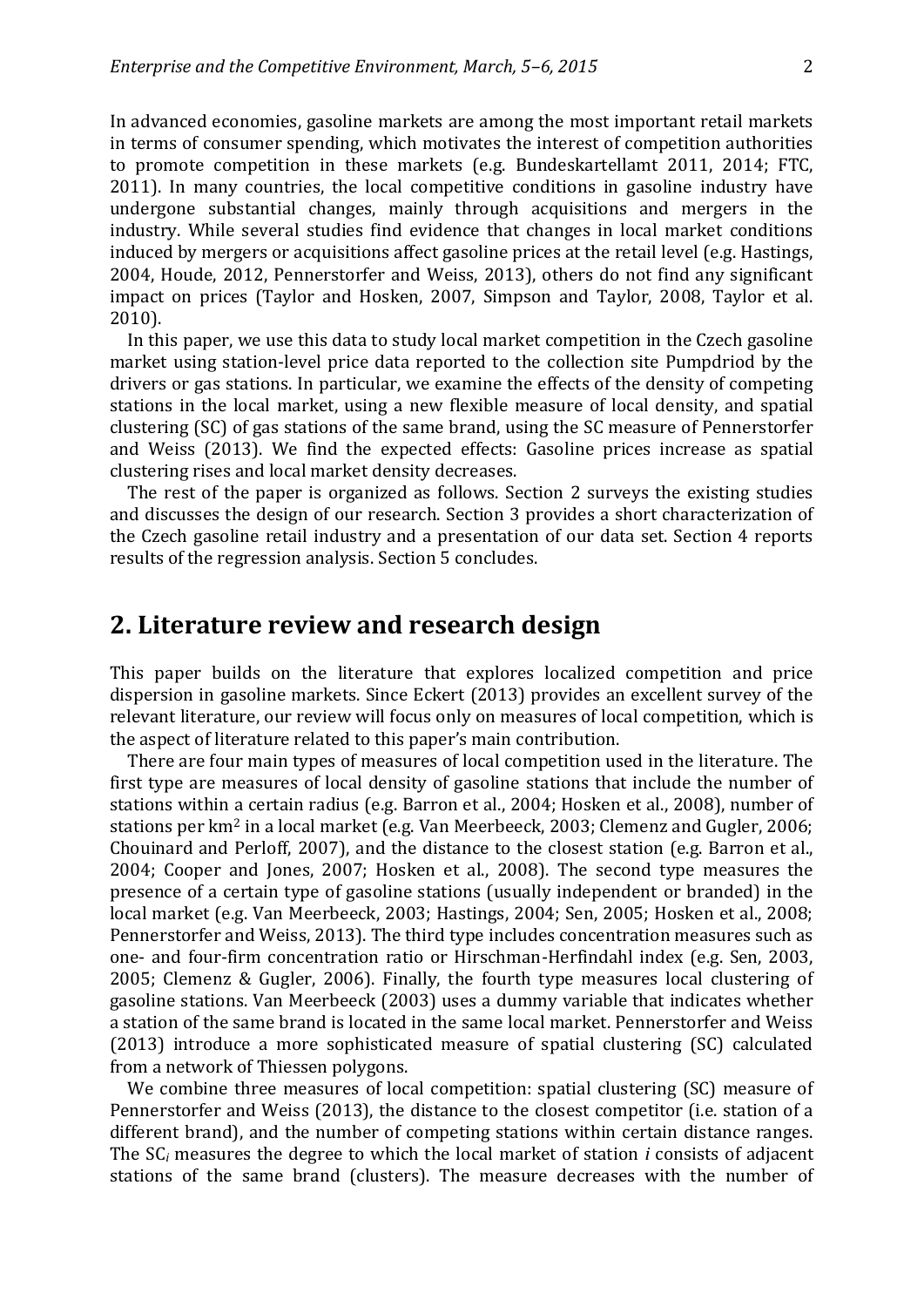Thiessen neighbors if station *i* and increases with the size of cluster of station *i* or its neighbors. The measure of spatial clustering, however, accounts neither for immediate competition nor for the density of the local market. The SC measure is therefore complemented by the distance to the closest competitor which should capture the effect of nearby competition, in particular for the frequent case of a competing station located right across the street. Local market density is measured as a number of competitors within specific distance ranges using both driving distance and great-circle distance (as the crow flies). The main advantage of this measure is that it does not assume any specific definition of local market, as is common in the literature.<sup>1</sup> Instead, it enables us to have local markets of different sizes and to differentiate the intensity of competition from surrounding gas stations by the distance.

### **3. Data**

 $\overline{\phantom{a}}$ 

The total number of gasoline stations in the Czech Republic in 2014 was 7,013. Out of these, 3,792 were gasoline stations with public access. After excluding all public stations where gasoline (Natural 95) is not served, the number of gasoline stations falls to 2,782 (MPO 2014). We use data from Pumpdroid—a Czech mobile application that provides its users with information on gas stations and their prices.<sup>2</sup> Pumpdroid collects data through crowdsourcing from its users. Pumpdroid keeps track of 2,657 gas stations in the Czech Republic now. Its database records include the following variables:

- eas station's identification number assigned internally by Pumpdroid,
- gas station's brand name,
- gas station's location (latitude and longitude),
- date of observation,
- type of fuel (we use only Natural 95 within the present study), and
- price of gasoline in CZK per liter.

In the present study, we aim to explore how the local competition among the nearby gas stations influences their prices. To simplify the analysis, we have confined ourselves to the period of October 2014 when no takeovers or other ownership changes took place. We use the average gasoline price<sup>3</sup> for each gas station within this time period as the explained (dependent) variable to solve two problems: 1) various brands may not react to changes in the gasoline wholesale price simultaneously and 2) since our data originate in crowdsourcing, we cannot be certain that timing of each price change is recorded accurately in our data. The use of average prices alleviates these problems and

<sup>1</sup>For instance Shepard (1993) and Hastings (2004) assumes a fixed distance of 1 mile, Barron et al. (2004), Hosken et al. (2008) 1.5 miles, Pennerstorfer (2009) 15.5 km; the definition of Houde (2012) is based on three driving distance buffers and a discrete measure based on the connectivity of stations on the road network; Van Meerbeeck (2003) defines local markets as municipalities, Sen (2003, 2005) as cities, and Clemenz and Gugler (2006) as districts.

<sup>2</sup>The application is available both for Android and iOS. Google claims that it has been downloaded more than 100,000 times (the published range is from 100,000 to 500,000) on February 2015. The application's official web page is http://www.pumpdroid.com/.

<sup>3</sup>It seems that most Pumpdroid users submit new information about prices only after the price changes. It means there are gaps in each gas station's time series. However, these gaps have no economic consequences because the price stays the same when the data are missing. Moreover, we know from casual observation of other data sources on gasoline prices that most stations do not change their prices very often and there are hardly ever any spikes in their prices. For this reason, we substitute the missing data with the last available information when computing the price averages.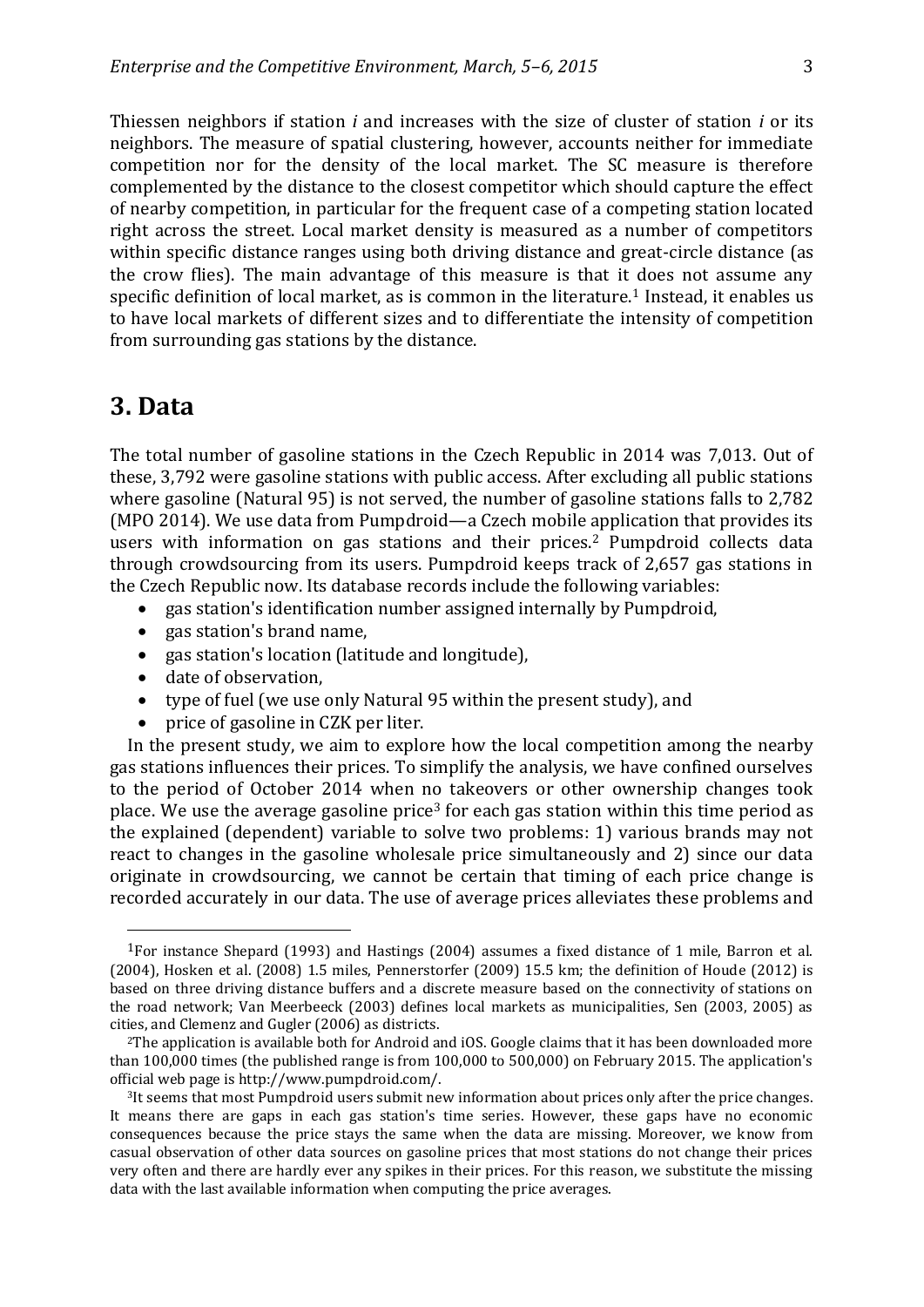also simplifies the analysis since the resulting data are cross-sectional. Thus our observations correspond to average prices of Natural 95 in October 2014 on individual gas stations in the Czech Republic.

We add several measures of competition to our data—three measures of local competition density and a measure of spatial clustering. First, we measure number of competitors within a local market defined by the distance as the crow flies. The usual approach is to count all competing stations within a circle of some diameter. However, this seems too coarse: 1) the diameter must be set ad hoc and 2) it seems likely that closer competitors affect a station's price more than more distant competitors. We use a more flexible approach: we calculate the number of the competing stations within concentric annuli (rings) and estimate regression parameters for all these statistics. The first annulus includes competitors within the great-circle distance up to 1 km from the studied station, the second annulus includes the competitors within the great-circle distance up to 2 km from the studied station which are not included in the first annulus, and so forth. The great-circle distances among the stations are calculated from the locations provided by Pumpdroid.

Second, we construct similar measures for the driving distances. We again count the number of competing stations within several concentric rings but we use the driving distances instead of the great-circle distances. Thus the first ring includes competitors with the driving distance lower than 1 km from the studied station, the second ring includes competitors with the driving distance lower than 2 km from the studied station which are not counted in the first ring, and so forth. The driving distances between the stations are the fastest driving routes obtained from Google via the Google Maps API. Note that the distances are asymmetric: the distance from station A to station B is not in general equal to the distance from station B to station A.

Third, for the sake of completeness, we calculate the great-circle distance to the closest competitor for each gas station.

Fourth, we calculate the spatial clustering measure introduced by Pennerstorfer and Weiss (2013). The measure is motivated by the intuition of the Salop model that a firm in a spatial context can be somewhat protected from its competitors if its immediate neighbors are branches of the same company. The firm, its neighbors, and their neighbors can raise their prices. The spatial clustering measure is constructed in the following way: 1) We partition the landscape into Voronoi polygons (also called Thiessen polygons or Dirichlet tessellation). 2) We construct clusters of polygons of the same brand. Each cluster consists of all polygons with common borders which you can connect by a pencil stroke without touching any polygon of a competing firm. 3) For each station *i*, we calculate number of clusters  $M_i$  that touch the station *i*'s polygon including the polygon of the station  $i$  itself, the number  $k_{m_i}$  of stations in each cluster  $m_i$ , and number of all stations  $N_i$  whose polygon has a common border with the polygon of station  $i$  including station  $i$  itself. The spatial clustering measure of station  $i$  is then  $SC_i = \sum_{m_i} (k_{m_i}/M_i)/N_i$ . If each Voronoi neighbor of station *i* belongs to a different brand which is also different from the brand of station *i*, then  $SC_i = 1/N_i$ . If all Voronoi neighbors of station *i* belong to the same brand as station *i*, then  $SC_i = 1$ .

When calculating all these measures of the local competition, we assume 1) that each brand is independent (i.e. there are no holdings that own several brands and set their prices in such a way that these brands do not compete with each other) and 2) that each brand sets prices on all its stations jointly (however, local pricing is allowed). In other words, we assume that two stations of the same brand never compete with each other, i.e. they are not counted as competitors in competition density measures, but they may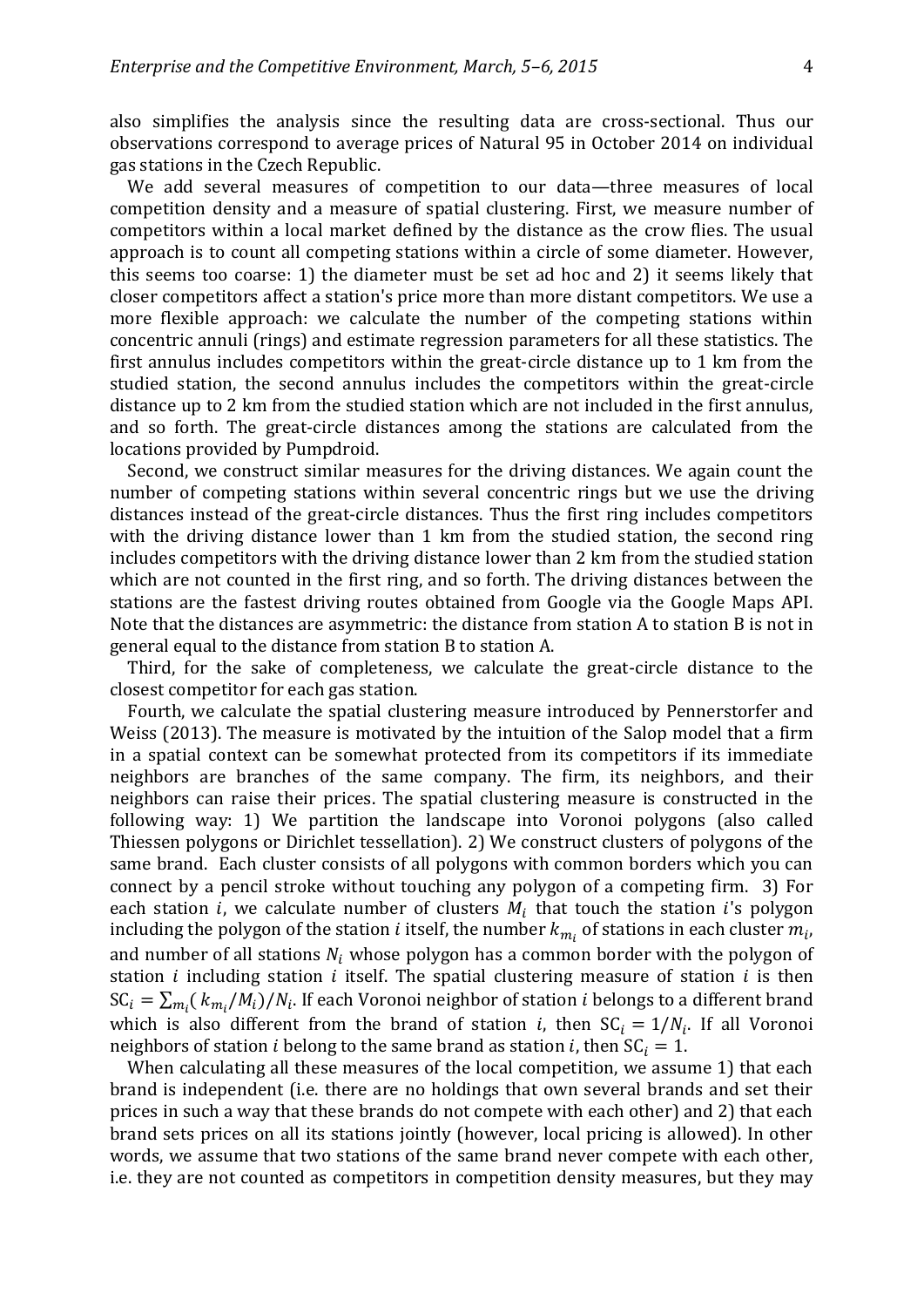be part of the same cluster in the spatial clustering measure. Two stations of different brands always compete with each other, i.e. are counted as competitors in competition density measures, but they cannot be a part of the same cluster in the computation clustering measure.

We also add some controls in our data. First, we control for the city size. We have individual dummies for three biggest Czech cities, Prague, Brno, and Ostrava, and common dummies for cities from 100,000 to 300,000 inhabitants and towns from 20,000 to 50,000 inhabitants and from 50,000 to 100,000 inhabitants. Second, we control for stations located on highways and expressways outside the cities and towns. The data on stations' locations in cities, towns, and on roads are obtained from Google via the Google Maps API. We also control for brand names. We add 27 individual dummies for brands with at least 10 gas stations. The other brands are the contrast.

For econometric modeling, we omit observations with less than three price observations within the explored period of October 2014. Thus the used data set consists of 2,108 observations. However, the omitted stations are used in calculating all the measures of competitions.

## **4. Results**

Since Moran test indicates presence of spatial effects, we estimate spatial error models (SEM). The spatial weights in our models decrease with the great circle distance between a station and its neighbor, and are zero beyond 20 km. Specifically, the weight (before normalization) is  $1/d_{ii}$  if  $d_{ii} < 20$  km, or zero if  $d_{ii} \ge 20$  km where  $d_{ii}$  is the distance between station  $i$  and its potential neighbor  $j$ . All models are estimated on the cross-sectional data discussed in the previous section. The dependent variable is the average price of Natural 95 on individual gas stations in the Czech Republic in October 2014. In all models, we control for brand names (not reported in the regression tables to save the space), city size, and highways and expressways. The intercept of the model can be interpreted as the average gasoline price in the country controlled for the local competition and the above mentioned controls.

The explanatory variables of interests are the measures of competition. We use the following coding:

- NGCDC( $d_0, d_1$ ) stands for the number of competitors within great-circle distance between  $d_0$  and  $d_1$  km from a station,
- NDDC( $d_0, d_1$ ) stands for the number of competitors within driving distance between  $d_0$  and  $d_1$  km from a station,
- GCDCC stands for the great-circle distance to the closest competitor from a station, and
- SC stands for the spatial clustering measure of a station.

The parameter estimates of our models are presented in Tables 1 and 2. Table 1 includes the number of competitors within the great-circle distance NGCDC( $d_0, d_1$ ) statistics, Table 2 includes the number of competitors within the driving distance NDDC( $d_0, d_1$ ) statistics. The individual models differ in the way in which the inner radius  $d_0$  and the outer radius  $d_1$  of these statistics are set and the statistics are transformed.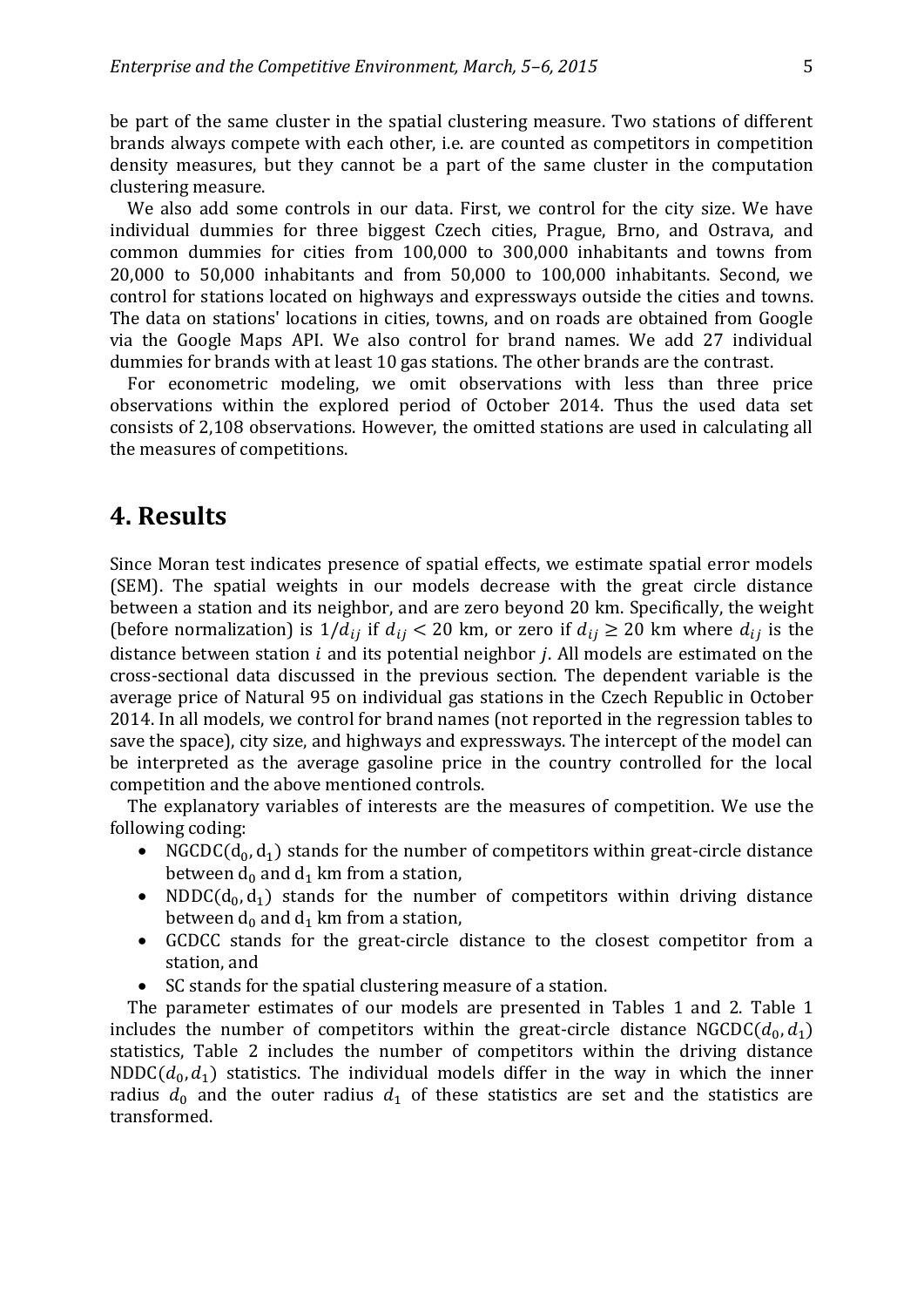|                          | (1)                  | (2)                  | (3)                           | (4)                          |
|--------------------------|----------------------|----------------------|-------------------------------|------------------------------|
| NGCDC(0,1)               | $-0.040**$ (0.016)   | $-0.040**$ (0.016)   | $-0.046***$ (0.016)           | $-0.045***$ (0.016)          |
| NGCDC(1,2)               | $-0.014(0.009)$      |                      |                               |                              |
| NGCDC(2,3)               | $-0.010(0.007)$      |                      |                               |                              |
| NGCDC(3,4)               | $-0.003(0.007)$      |                      |                               |                              |
| NGCDC(4,5)               | 0.002(0.007)         |                      |                               |                              |
| NGCDC(1,3)               |                      | $-0.012**$ (0.005)   |                               |                              |
| NGCDC(3,5)               |                      | $-0.0004(0.004)$     |                               |                              |
| $log2$ NGCDC $(1,3)$     |                      |                      | $-0.039$ <sup>*</sup> (0.020) |                              |
| $log2$ NGCDC $(3,5)$     |                      |                      | $-0.006(0.017)$               |                              |
| sqrt NGCDC(1,3)          |                      |                      |                               | $-0.048**$ (0.021)           |
| sqrt NGCDC(3,5)          |                      |                      |                               | $-0.006(0.018)$              |
| GCDCC                    | $0.013*(0.008)$      | $0.013*(0.008)$      | 0.008(0.009)                  | 0.007(0.009)                 |
| SC                       | $0.668***(0.173)$    | $0.665***(0.173)$    | $0.674***$ (0.173)            | $0.672***$ $(0.173)$         |
| highways and expressways | $0.457***$ $(0.080)$ | $0.457***$ $(0.080)$ | $0.455***(0.080)$             | $0.455***(0.080)$            |
| Praha                    | $0.504***$ (0.116)   | $0.506***$ (0.116)   | $0.488***$ (0.107)            | $0.504***$ (0.110)           |
| <b>Brno</b>              | $0.776***$ $(0.147)$ | $0.778***$ $(0.147)$ | $0.782***$ (0.148)            | $0.790***$ $(0.148)$         |
| Ostrava                  | $0.260*(0.147)$      | $0.258*(0.147)$      | $0.270*(0.150)$               | $0.275$ <sup>*</sup> (0.149) |
| cities 100-300           | 0.008(0.124)         | 0.005(0.124)         | 0.017(0.128)                  | 0.023(0.127)                 |
| towns 50-100             | 0.098(0.075)         | 0.095(0.075)         | 0.108(0.080)                  | 0.112(0.078)                 |
| towns 20-50              | 0.080(0.060)         | 0.079(0.060)         | 0.094(0.062)                  | 0.095(0.061)                 |
| intercept                | 35.992*** (0.060)    | 35.992*** (0.060)    | 36.031*** (0.069)             | 36.037*** (0.068)            |
| Observations             | 2,108                | 2,108                | 2,108                         | 2,108                        |
| sigma <sup>2</sup>       | 0.319                | 0.319                | 0.319                         | 0.319                        |
| Akaike Inf. Crit.        | 3,777.336            | 3,773.582            | 3,774.986                     | 3,773.534                    |

Table 1: SEM models of the average gasoline price. NGCDC stands for the number of competitors within rings with radius measured in great-circle distances. GCDCC stands for the great-circle distance to the closest competitor. SC stands for the spatial clustering measure.

Let us discuss the measures of local competition density first. Models (1) in both tables show the impact of the number of competitors within the individual rings with the annuli width of 1 km (i.e.  $d_1 - d_0 = 1$ ). Only the parameters of first (several) rings are statistically significant. However, we can see the expected pattern: the sign of the parameters is almost always negative and their absolute values decrease with the rising distance. Moreover, it seems that the absolute values of the parameters decrease the less the farther the ring is (i.e. the impact of the number of competitors on the gasoline price is decreasing and convex). This seems intuitive. Some customers are not very pricesensitive, i.e. they prefer the closest gas stations. These customers strongly prefer a station one kilometer away to a station two kilometres away. Other customers are more price-sensitive. Gas stations within a radius of many kilometers are good substitutes for them. If there were only two groups of customers, we would expect a sharp drop of the absolute value of the parameter and leveling up beyond some distance. If the customers' price sensitivity differed continuously, we would expect a decreasing convex relationship between the absolute value of the parameters and the distance.

*Note: \* p<0.1; \*\* p<0.05; \*\*\** p<0.01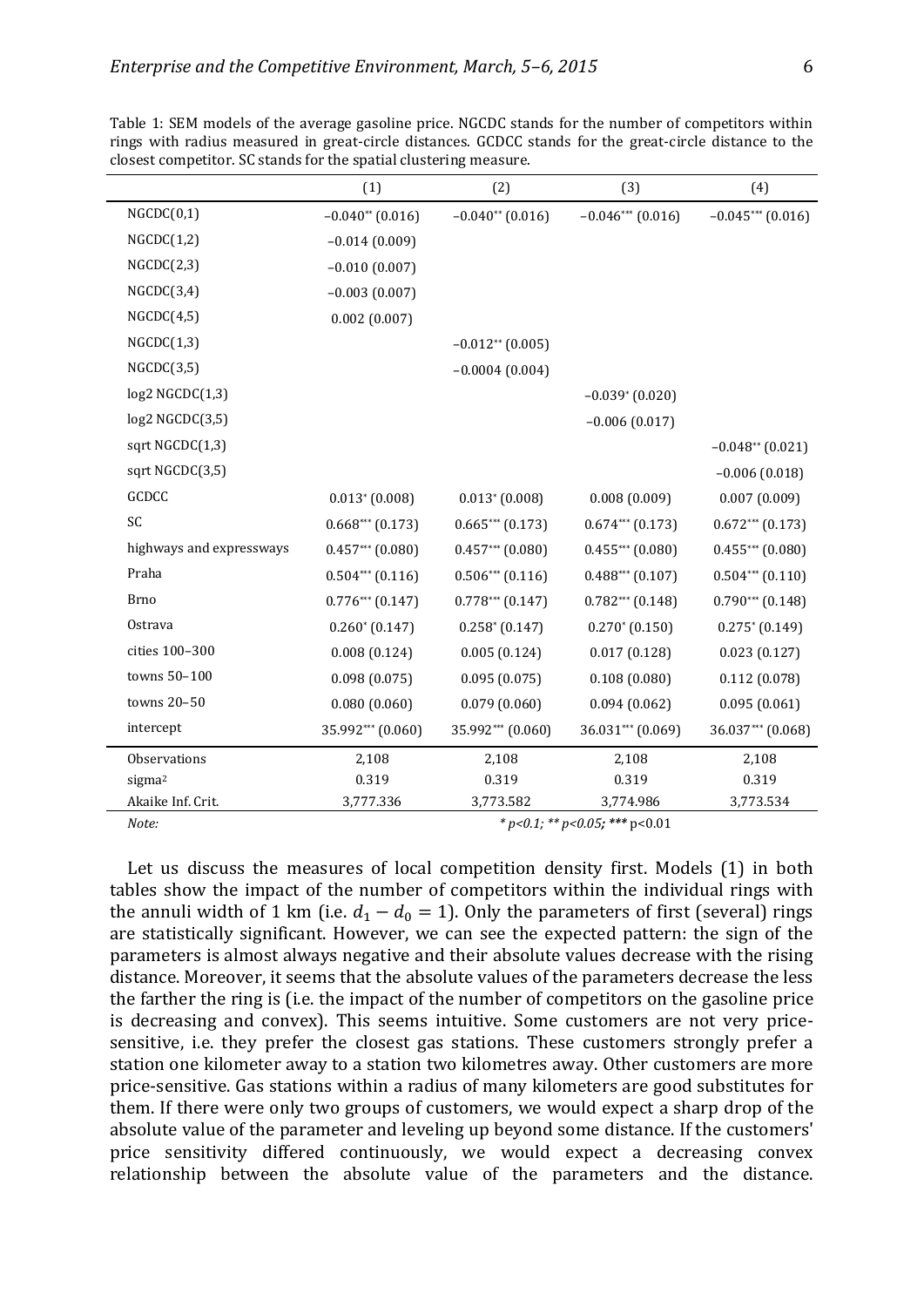Consequently, some neighboring rings have similar parameters---especially the farther rings (e.g.NDDC(4,5), NDDC(5,6), NDDC(7,8), and NDDC(8,9)). This suggests that the annulus width of 1 km may not be the best one and it would be better to merge several rings together. This might also improve the statistical significance of the parameters since the standard errors of the parameters of the narrow rings are inflated because the numbers of competitors within neighboring rings are correlated—the correlation is the higher the narrower are the rings.

Table 2: SEM models of the average gasoline price. NDDC stands for the number of competitors within rings with radius measured in driving distances. GCDCC stands for the great-circle distance to the closest competitor. SC stands for the spatial clustering measure.

|                          | (1)                  | (2)                                    | (3)                          | (4)                  |
|--------------------------|----------------------|----------------------------------------|------------------------------|----------------------|
| NDDC(0,1)                | $-0.062**$ (0.030)   |                                        |                              |                      |
| NDDC(1,2)                | $-0.079***$ (0.025)  |                                        |                              |                      |
| NDDC(2,3)                | $-0.050**$ (0.022)   |                                        |                              |                      |
| NDDC(3,4)                | $-0.047**$ (0.022)   |                                        |                              |                      |
| NDDC(4,5)                | $-0.035(0.021)$      |                                        |                              |                      |
| NDDC(5,6)                | $-0.018(0.021)$      |                                        |                              |                      |
| NDDC(6,7)                | $-0.018(0.020)$      |                                        |                              |                      |
| NDDC(7,8)                | $-0.024(0.020)$      |                                        |                              |                      |
| NDDC(8,9)                | $-0.023(0.020)$      |                                        |                              |                      |
| NDDC(0,2)                |                      | $-0.074***$ (0.019)                    |                              |                      |
| NDDC(2,4)                |                      | $-0.049***$ (0.016)                    |                              |                      |
| NDDC(4,9)                |                      | $-0.025**$ (0.010)                     |                              |                      |
| log2 NDDC(0,2)           |                      |                                        | $-0.111***$ (0.025)          |                      |
| log2 NDDC(2,4)           |                      |                                        | $-0.085***$ (0.022)          |                      |
| log2 NDDC(4,9)           |                      |                                        | $-0.053***$ (0.020)          |                      |
| sqrt NDDC(0,2)           |                      |                                        |                              | $-0.126***$ (0.027)  |
| sqrt NDDC(2,4)           |                      |                                        |                              | $-0.100***$ (0.025)  |
| sqrt NDDC(4,9)           |                      |                                        |                              | $-0.062***$ (0.023)  |
| GCDCC                    | 0.005(0.008)         | 0.005(0.008)                           | $-0.004(0.008)$              | $-0.006(0.008)$      |
| SC                       | $0.660***$ $(0.173)$ | $0.660***$ $(0.172)$                   | $0.660***$ $(0.172)$         | $0.657***$ $(0.172)$ |
| highways and expressways | $0.432***$ $(0.080)$ | $0.429***$ $(0.080)$                   | $0.413***$ $(0.080)$         | $0.407***$ $(0.080)$ |
| Praha                    | $0.441***$ $(0.092)$ | $0.444***$ (0.092)                     | $0.449***$ $(0.092)$         | $0.447***$ (0.092)   |
| <b>Brno</b>              | $0.753***$ $(0.141)$ | $0.756***$ $(0.141)$                   | $0.762***$ $(0.140)$         | $0.761***$ $(0.140)$ |
| Ostrava                  | $0.236*(0.143)$      | $0.239*(0.142)$                        | $0.253$ <sup>*</sup> (0.142) | $0.254*(0.142)$      |
| cities 100-300           | 0.020(0.122)         | 0.020(0.121)                           | 0.033(0.121)                 | 0.035(0.120)         |
| towns 50-100             | 0.105(0.074)         | 0.105(0.073)                           | 0.116(0.073)                 | 0.115(0.073)         |
| towns 20-50              | 0.085(0.059)         | 0.083(0.059)                           | 0.095(0.059)                 | 0.096(0.058)         |
| intercept                | 36.077*** (0.067)    | 36.088*** (0.066)                      | 36.162*** (0.071)            | 36.183*** (0.072)    |
| Observations             | 2,108                | 2,108                                  | 2,108                        | 2,108                |
| sigma <sup>2</sup>       | 0.316                | 0.316                                  | 0.315                        | 0.314                |
| Akaike Inf. Crit.        | 3,769.182            | 3,758.609                              | 3,748.315                    | 3,745.548            |
| Note:                    |                      | * $p<0.1$ ; ** $p<0.05$ ; *** $p<0.01$ |                              |                      |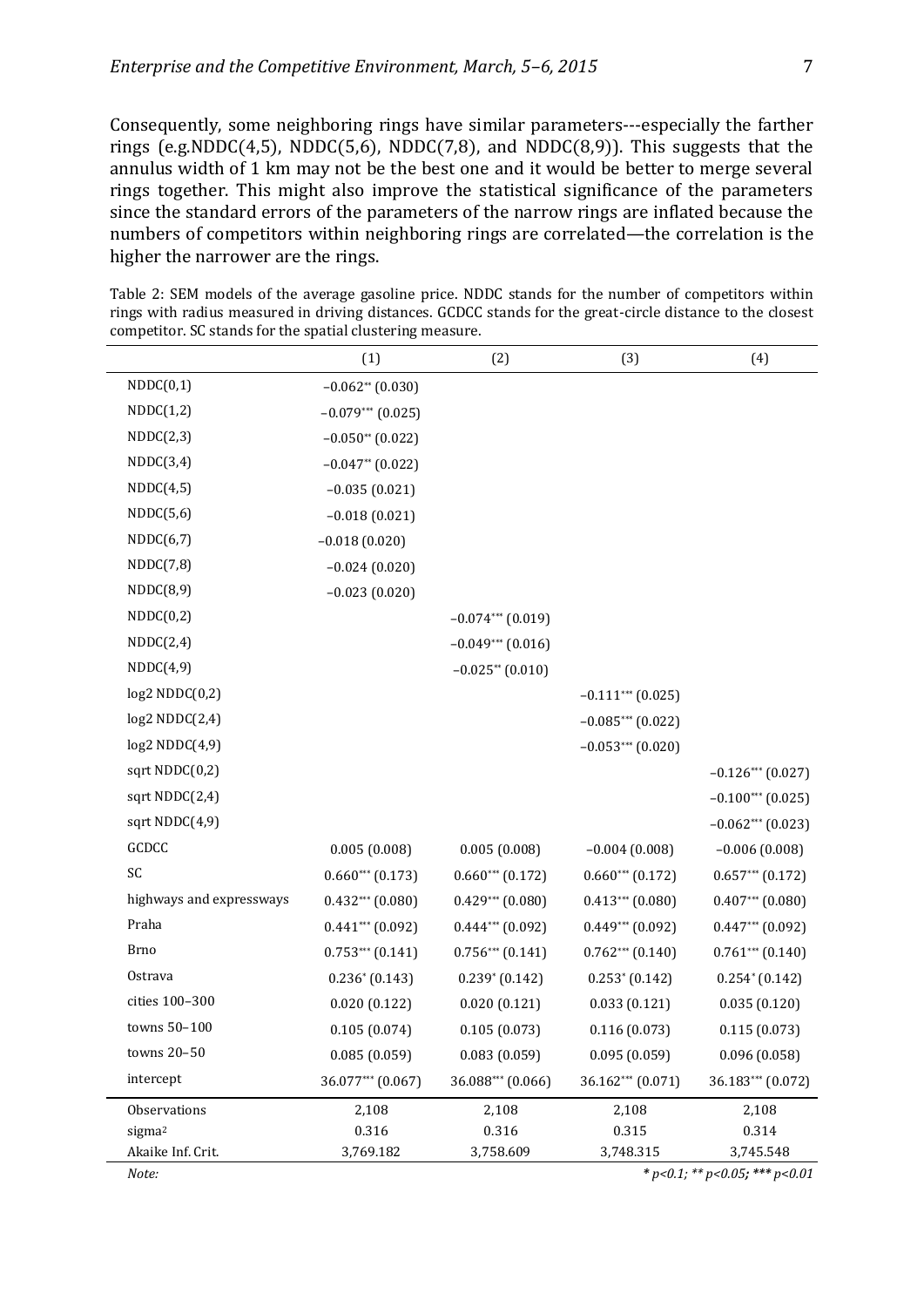Models (2) in both tables have the rings with similar parameters merged. The overall pattern can be clearly seen now: the number of competitors lowers the prices but the effect decreases with the distance in both cases. The parameters of the number of competitors in rings of the great-circle distance (NGCDC) are statistically significant up to 3 km, the parameters of the number of competitors in rings of the driving distance (NDDC) are statistically significant up to at least 9 km. Models (3) and (4) are motivated by the intuition that the relative impact of the number of competitors within a ring on the prices may be concave in the number of competitors, i.e. the impact of the first competitor may be higher than an impact of the second competitor, and so forth. To test it, we use two concave transformations of the NGCDC and NDDC statistics: their logarithms and square roots. Qualitatively, the models behave the same. As for their fit (measured by the residual standard errors and Akaike's information criterion), it systematically improves only when the radius is measured for the driving distance. The square root transformation seems slightly better.

Overall, the number of competitor within rings with the radius measured in the driving distance outperforms the number of competitors within rings with the radius measured in the great-circle distance: the absolute values of the parameters of the former models are always higher, their statistical significance is better of the same, and they are significant for a longer distance. In contrast, the great-circle distance to the closest competitor (GCDCC) is a much weaker measure of the local competition density. Even though it has the expected sign in all the models, it is statistically significant only in models (1) a (2) in Table 1 (only on 10% significance level); it is never statistically significant when the number of competitors is measured with the driving distance (which is other sign of the superiority of this measure). In other words, it does not provide any measure independent from the previous approaches.

On the other hand, the spatial clustering measure (SC) is a surprisingly robust measure—its parameter is almost identical in all our models. The spatial clustering thus measures a different aspect of local competition than the density measures—they complement each other.

As for the other controls, we found that gas stations located on highways and express ways and in big cities are ceteris paribus more expensive than other stations. The higher prices in cities could be perhaps explained by higher costs of land and labor there. What we cannot explain is why Brno, the second largest city in the Czech Republic, has ceteris paribus higher gasoline prices than Prague since the land prices and labor costs are lower in Brno than in Prague.

## **Acknowledgements**

We thank Mr. Marcel Matula of Pumpdriod for kindly providing us with the data. This paper was created as a part of the specific research project no. MUNI/A/1203/2014 at Masaryk University.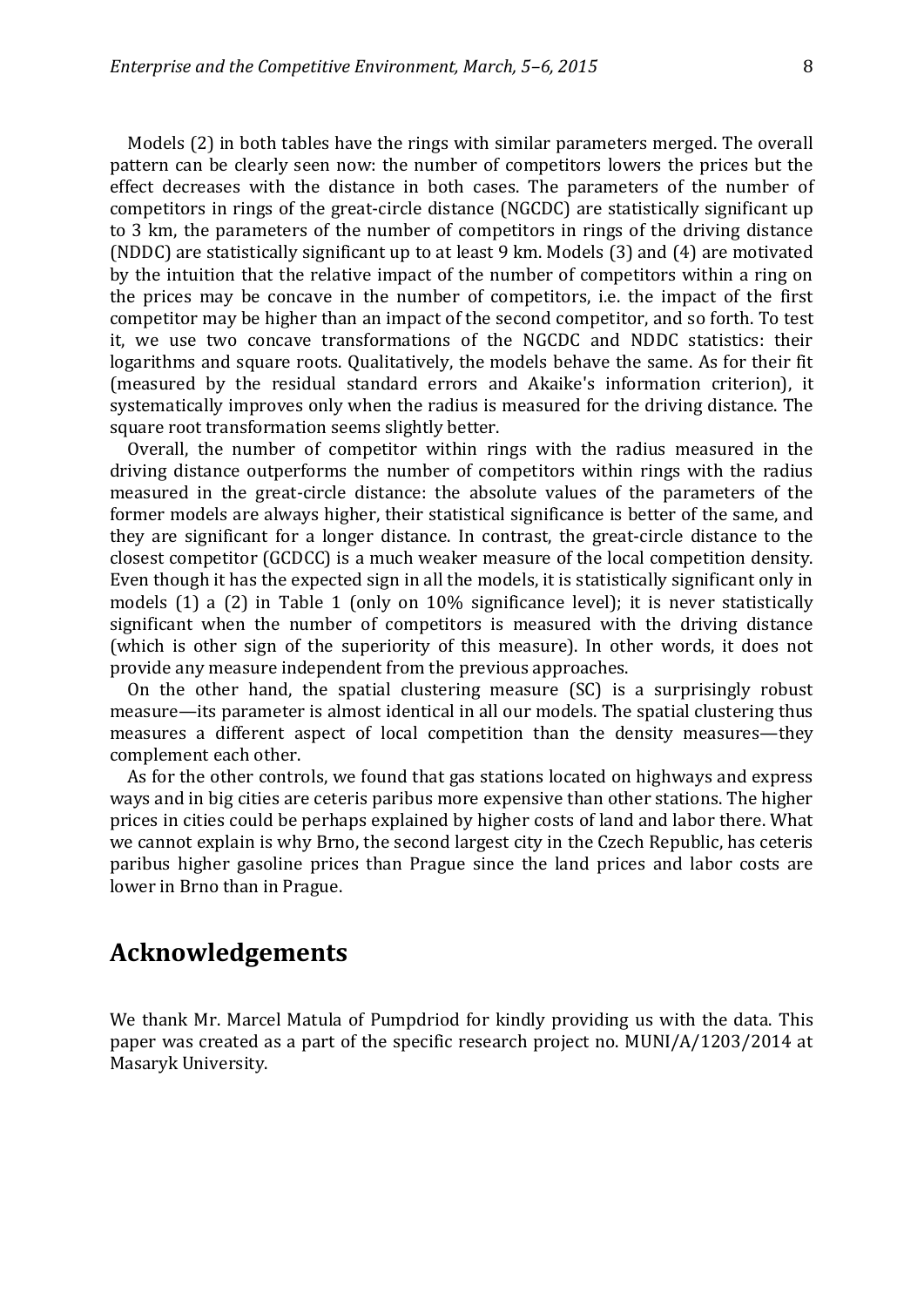## **References**

- BARRON, J. M., TAYLOR, B. A. and UMBECK, J. R. (2004). Number of sellers, average prices, and price dispersion. *International Journal of Industrial Organization 22*(8): 1041–1066.
- BUNDESKARTELLAMT 2011, Fuel Sector Inquiry, Final Report, May 2011 Summary. Available at

http://www.bundeskartellamt.de/SharedDocs/Publikation/EN/Sector%20Inquiries /Fuel%20Sector%20Inquiry%20-

%20Final%20Report.pdf?\_\_blob=publicationFile&v=14 [Accessed: 10 February 2015].

- BUNDESKARTELLAMT 2014, Ein Jahr Markttransparenzstelle für Kraftstoffe (MTS-K): Eine erste Zwischenbilanz. Available at http://www.bundeskartellamt.de/SharedDocs/Publikation/DE/Berichte/Ein\_Jahr\_ MTS-K.pdf? blob=publicationFile&v=4 [Accessed: 10 February 2015].
- CHOUINARD, H. H., and PERLOFF, J. M. 2007. Gasoline price differences: Taxes, pollution regulations, mergers, market power, and market conditions. *The BE Journal of Economic Analysis & Policy*, *7*(1) Article 8. Available at: http://www.bepress.com/bejeap/ vol7/iss1/art8.
- CLEMENZ, G. and GUGLER, K. 2006. Locational choice and price competition: Some empirical results for the Austrian retail gasoline market. *Empirical Economics* 31(2): 291–312.
- COOPER, T. E. and JONES, J. T. (2007). Asymmetric competition on commuter routes: the case of gasoline pricing. *Southern Economic Journal* 74: 483–504.
- ECKERT, A. and WEST, D. S. 2004. A tale of two cities: Price uniformity and price volatility in gasoline retailing. *The Annals of Regional Science* 38(1): 25–46.
- FTC 2011, Gasoline Price Changes and the Petroleum Industry: An Update, Available at http://www.ftc.gov/sites/default/files/documents/reports/federal-tradecommission-bureau-economics-gasoline-price-changes-and-petroleum-industryupdate/federal-trade-commission-bureau-economics-gasoline-price-changes-andpetroleum-industry.pdf [Accessed: 10 February 2015].
- HASTINGS, J. S. 2004. Vertical Relationships and Competition in Retail Gasoline Markets: Empirical Evidence from Contract Changes in Southern California. *American Economic Review* 94(1), 317–328.
- HOSKEN, D. S., MCMILLAN, R. S. and TAYLOR, C. T. 2008. Retail gasoline pricing: What do we know? *International Journal of Industrial Organization* 26(6): 1425–1436.
- HOUDE, J. F. 2012. Spatial differentiation and vertical mergers in retail markets for gasoline. *The American Economic Review* 102(5): 2147–2182.
- MPO 2014, Zpráva o aktualizaci a stavu. Evidence čerpacích stanic pohonných hmot v ČR k 31. 12. 2014. Available at http://www.mpo.cz/errmsg/error-lang.html . [Accessed: 11 February 2015].
- PENNERSTORFER, D. 2009. Spatial price competition in retail gasoline markets: evidence from Austria. *The Annals of Regional Science* 43(1): 133–158.